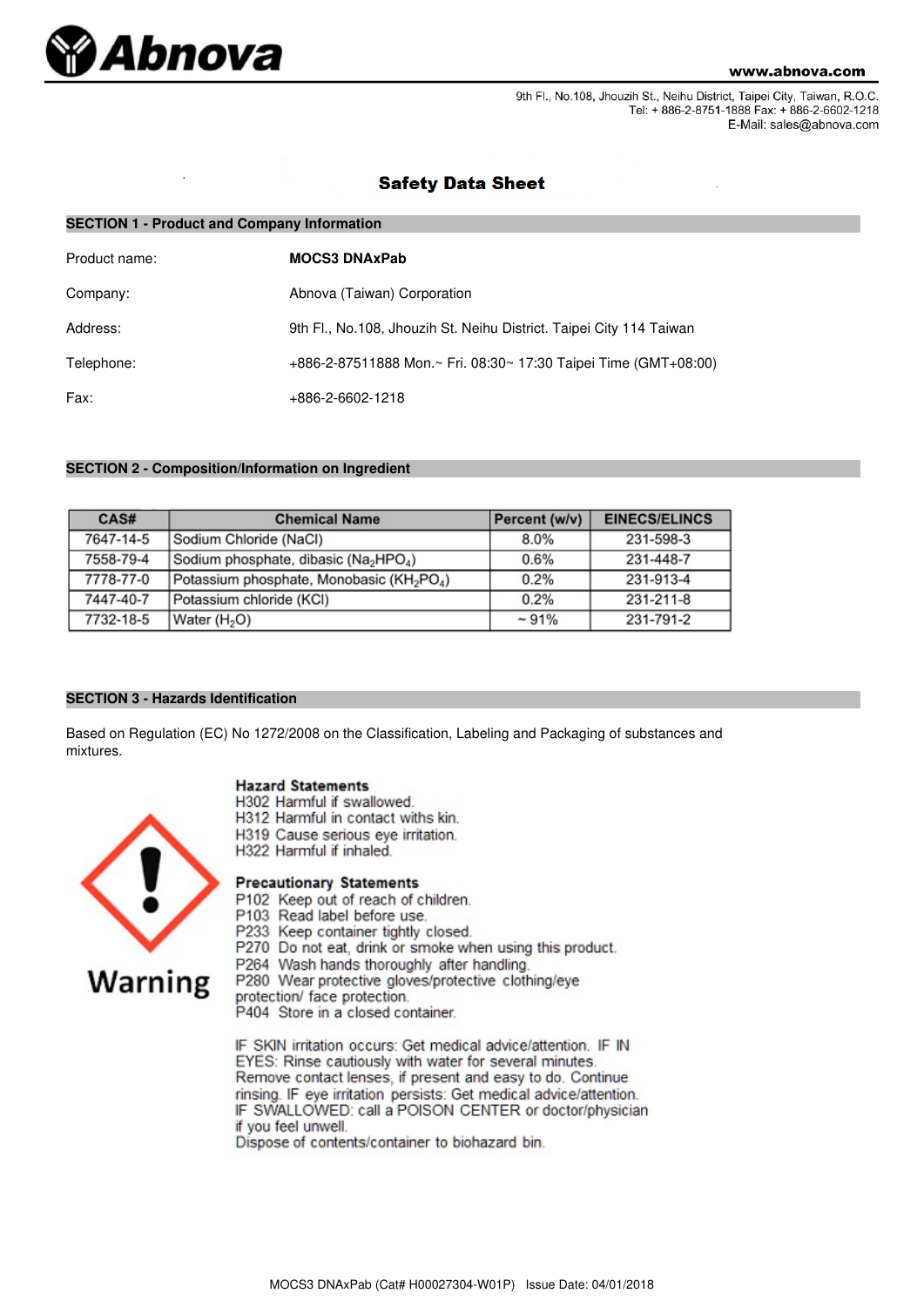

9th Fl., No.108, Jhouzih St., Neihu District, Taipei City, Taiwan, R.O.C. Tel: + 886-2-8751-1888 Fax: + 886-2-6602-1218 E-Mail: sales@abnova.com

# **Safety Data Sheet**

## **SECTION 4 - First aid measures**

| Eyes:               | Flush eyes with plenty of water for at least 15 minutes, occasionally lifting the upper and<br>lower eyelids. Get medical aid.                                                             |
|---------------------|--------------------------------------------------------------------------------------------------------------------------------------------------------------------------------------------|
| Skin:               | Flush skin with plenty of water for at least 15 minutes while removing contaminated clothing<br>and shoes. Get medical aid if irritation develops or persists. Wash clothing before reuse. |
| Ingestion:          | Do not induce vomiting. If victim is conscious and alert, give 2-4 cupfuls of milk or water.<br>Never give anything by mouth to an unconscious person. Get medical aid.                    |
| Inhalation:         | Remove from exposure and move to fresh air immediately. If not breathing, give artificial<br>respiration. If breathing is difficult, give oxygen. Get medical aid.                         |
| Notes to Physician: | Treat symptomatically and supportively.                                                                                                                                                    |

| <b>SECTION 5 - Fire fighting measures</b> |                                                                                                                                                                                                                                                                                              |  |  |
|-------------------------------------------|----------------------------------------------------------------------------------------------------------------------------------------------------------------------------------------------------------------------------------------------------------------------------------------------|--|--|
| Fire Extinguisher Type:                   | Use water spray, dry chemical, carbon dioxide, or chemical foam.                                                                                                                                                                                                                             |  |  |
| Fire Fighting Procedure:                  | As in any fire, wear a self-contained breathing apparatus in pressure-demand,<br>MSHA/NIOSH (approved or equivalent), and full protective gear. During a fire, irritating and<br>highly toxic gases may be generated by thermal decomposition or combustion. Substance is<br>noncombustible. |  |  |
| NFPA Rating:                              | (estimated) Health: 1; Flammability: 0; Instability: 0                                                                                                                                                                                                                                       |  |  |

| <b>SECTION 6 - Accidental release measures</b> |                                                                                                                                                                                                                                 |  |  |
|------------------------------------------------|---------------------------------------------------------------------------------------------------------------------------------------------------------------------------------------------------------------------------------|--|--|
| General Information:                           | Use proper personal protective equipment as indicated in Section 8.                                                                                                                                                             |  |  |
| Spills/Leaks:                                  | Vacuum or sweep up material and place into a suitable disposal container. Clean up spills<br>immediately, observing precautions in the Protective Equipment section. Avoid generating<br>dusty conditions. Provide ventilation. |  |  |

| <b>SECTION 7 - Handling and storage</b> |                                                                                                                                                |  |  |
|-----------------------------------------|------------------------------------------------------------------------------------------------------------------------------------------------|--|--|
| Handling:                               | Wash thoroughly after handling. Use with adequate ventilation. Avoid contact with eyes,<br>skin, and clothing. Avoid ingestion and inhalation. |  |  |
| Storage:                                | Stored at -20°C                                                                                                                                |  |  |

## **SECTION 8 - Exposure Controls**

Eyes: Keep appropriate distance from eyes when using this product.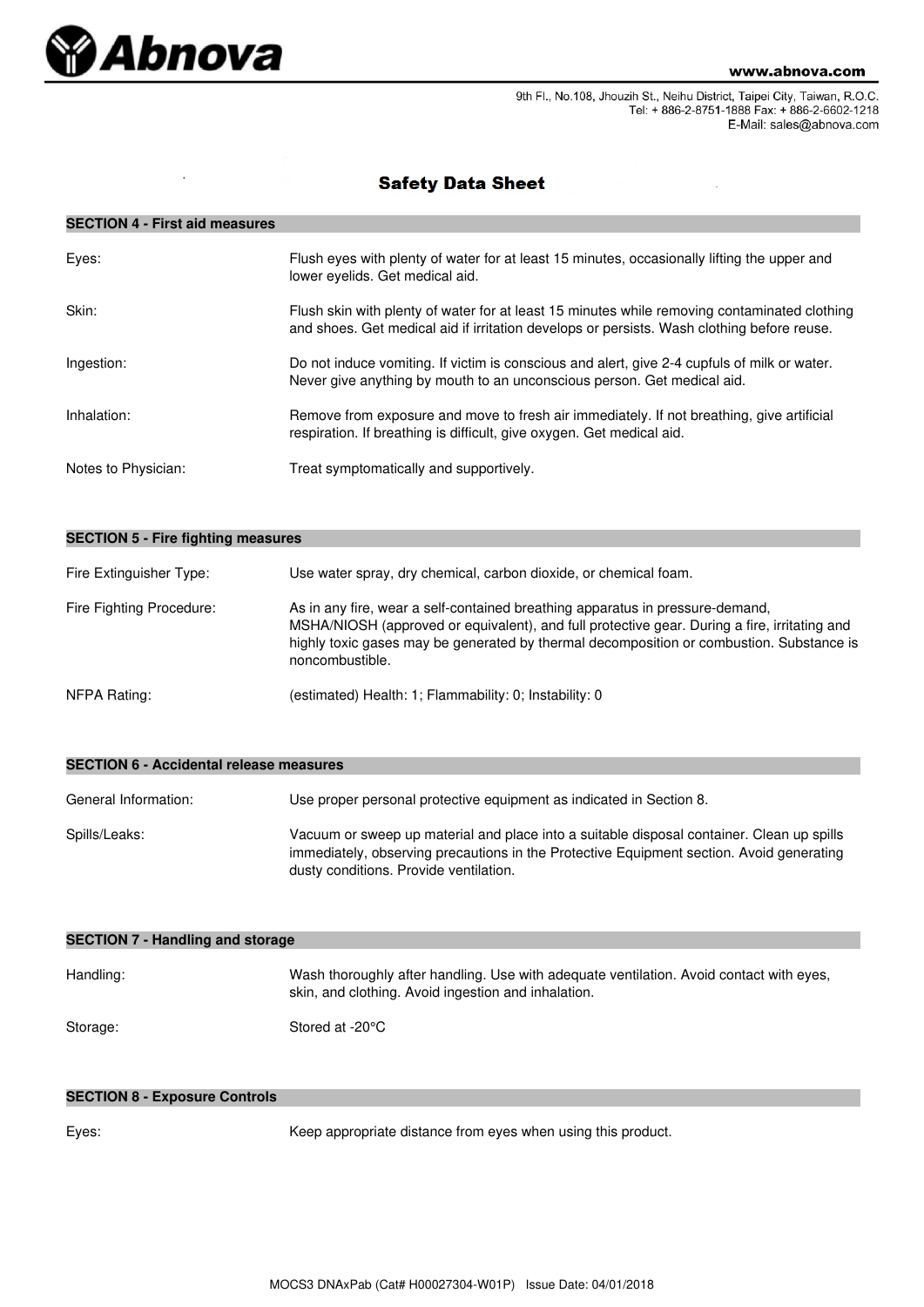

J.

9th Fl., No.108, Jhouzih St., Neihu District, Taipei City, Taiwan, R.O.C.<br>Tel: + 886-2-8751-1888 Fax: + 886-2-6602-1218 E-Mail: sales@abnova.com

| <b>SECTION 9 - Physical and chemical properties</b> |                       |  |  |
|-----------------------------------------------------|-----------------------|--|--|
| Appearance:                                         | <b>Buffer: Liquid</b> |  |  |
| pH:                                                 | 7.4                   |  |  |
| Boiling point:                                      | Not available         |  |  |
| Vapor density:                                      | Not available         |  |  |
| Vapor pressure:                                     | Not available         |  |  |
| Density (g cm-3):                                   | Not available         |  |  |
| Flash point:                                        | Not available         |  |  |
| Explosion limits:                                   | Not available         |  |  |
| Auto ignition temperature:                          | Not available         |  |  |

# **Safety Data Sheet**

|  |  |  |  | <b>SECTION 10 - Stability and reactivity</b> |
|--|--|--|--|----------------------------------------------|
|--|--|--|--|----------------------------------------------|

| Stability:           | Stable.                                                                                                                                                                           |
|----------------------|-----------------------------------------------------------------------------------------------------------------------------------------------------------------------------------|
| Conditions to avoid: | Heating above room temperature, freezing, contaminating.                                                                                                                          |
| Materials to avoid:  | Note that individual ingredients are incompatible with acids, heavy metals, metallic salts,<br>bromine, dimethylsulfate, copper, dichloromethane, carbondisulfide and peptidases. |
| Dangerous reactions: | In the case of fire see section 5.                                                                                                                                                |

## **SECTION 11 - Toxicological information**

| Epidemiology:         | No information found |
|-----------------------|----------------------|
| Teratogenicity:       | No information found |
| Reproductive Effects: | No information found |
| Mutagenicity:         | No information found |
| Neurotoxicity:        | No information found |

## **SECTION 12 - Ecological information**

Not available

**SECTION 13 - Disposal Considerations**